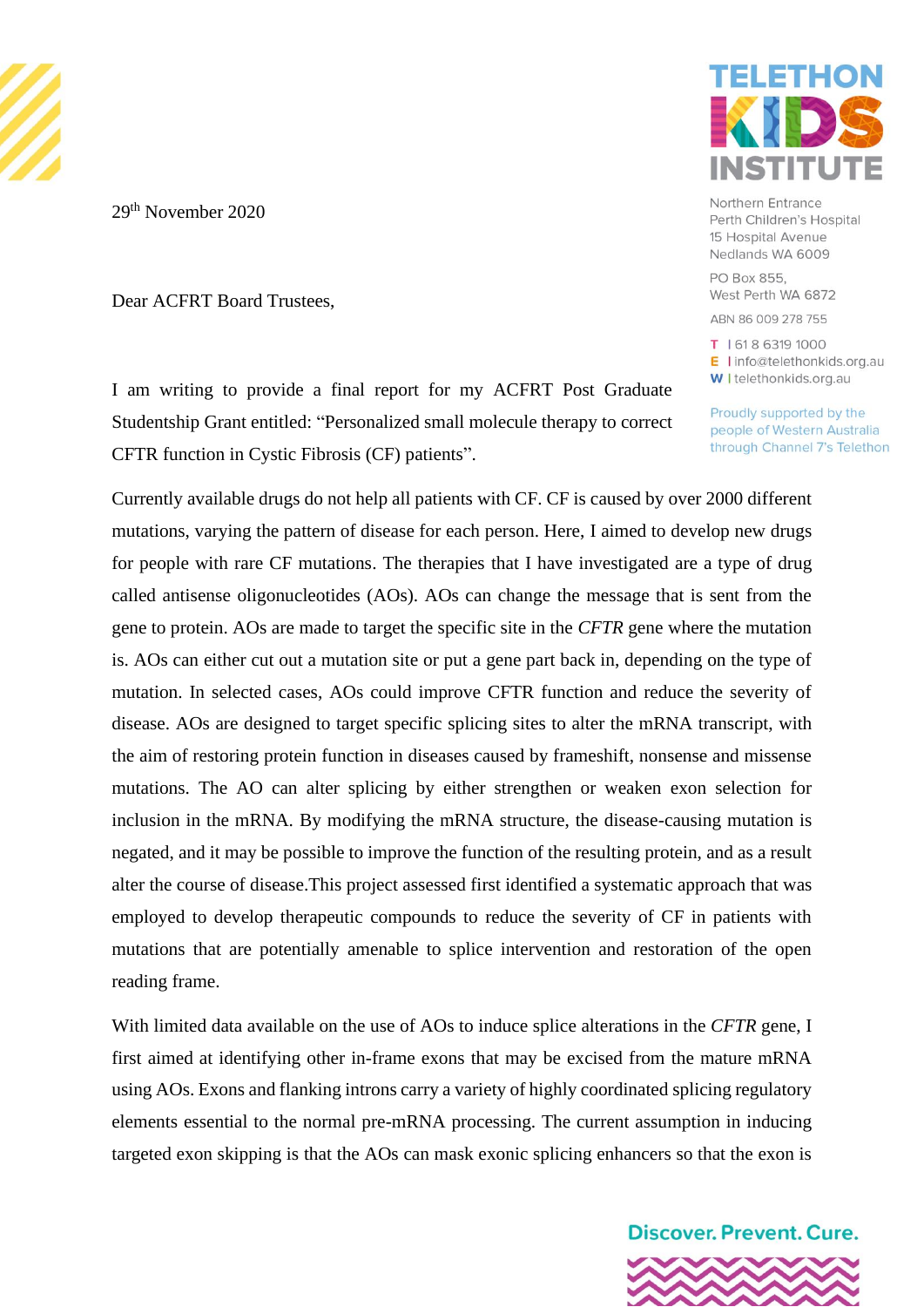not recognised by the splicing machinery and excluded from the mature mRNA along with the flanking introns. The first and last exons of the CFTR gene (total 27 exons) are not considered amenable to AO induced splice modulation, leaving 25 exons. Using the National Centre for Biotechnology Information (NCBI) database, thirteen of these exons are in-frame; 4, 5, 7, 9, 10, 11, 12, 13, 15, 20, 22, 23 and 24. According to variant location hot spots (Molinski *et al.*, 2018) and the availability of CF patient pAECs, seven of these exons were selected 4, 7, 9, 10, 11,15, 23 for further study.

Initial optimisation of AOs was undertaken using modified bases on a phosphorothioate backbone (2′-O-methyl) which were then transfected using Lipofectamine 3000 into monolayer non-CF and CF pAECs. The transfected cells were incubated for 48 hours after which the cells were collected, and RNA extracted. Reverse transcription polymerase chain reaction (RT-PCR) used *CFTR* primers amplifying the *CFTR* exons of interest to determine the level of induced exon skipping. Resulting transcripts were measured using densitometry and compared to estimate the relative efficiency of exon skipping. Of the 56 2′-O-methyl AOs that were tested for targeted exon skipping, all but one resulted in some level of splice modulation.

Seven of the most effective 2′-O-methyl AO sequences were re-synthesised as the clinically more appropriate PMO chemistry. The AO chemistry can impact the splice modulation capacity, therefore before AO induced protein changes can be assessed with PMOs, the mRNA splicing must be assessed first. Each PMO was electroporated at several concentrations into pAECs and incubated for 3, 5, 7 or 10 days to ascertain dose and time effects. Each PMO induced exon skipping ranging from 18% to 100%. Since it has been shown that restoration of CFTR function in just 6-10% of epithelial cells results in comparable chloride ion transport to those with 100% restoration (Johnson *et al.*, 1992), data generated from these experiments suggest that if an exon is deemed partially redundant, complete exon skipping and protein restoration may not be required to have therapeutic benefit.

Modification of CFTR protein size and changes in expression levels resulting from PMO splice modulation was initially assessed by western blot analysis. Here, non-CF and CF pAECs grown in monolayer and at ALI were utilised for Ussing Chamber analysis which is routinely used to quantify CFTR function. For these experiments, PMOs were electroporated into pAECs immediately prior to establishment on culture inserts, however it was observed that this impeded their capacity to differentiate with cultures developing large gaps in the cellular layer accompanied with low Trans Epithelial Electrical Resistance values. Based on these findings, PMOs were then added directly to the apical compartment of a partially differentiate ALI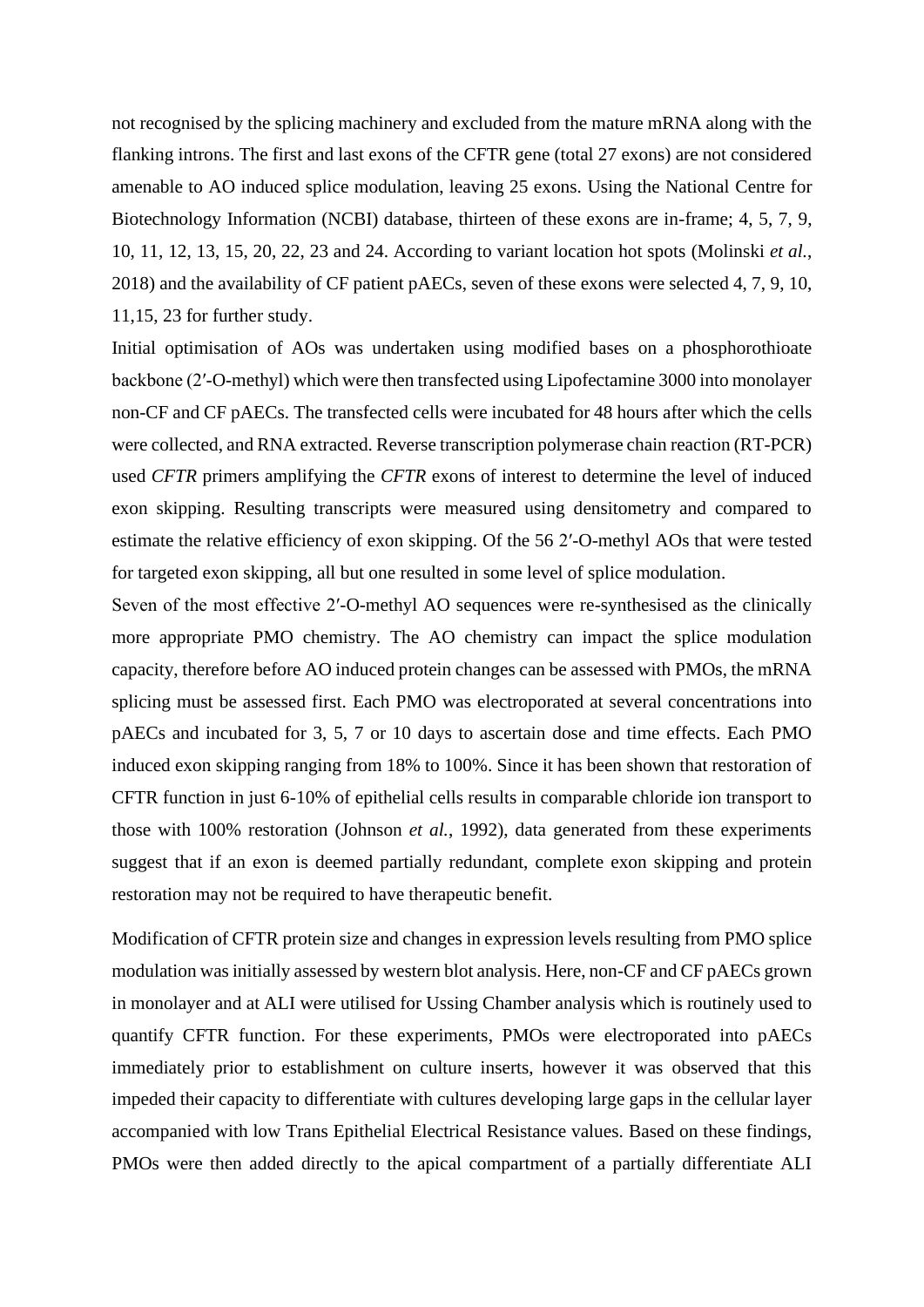culture at 200 µM on days 18, 20 and 22 prior to Ussing chamber analysis on day 28 (Stein *et al.*, 2010). However, gymnotic delivery of these uncomplexed PMOs resulted in no functional changes, with subsequent RT PCR revealing that only 3-4% exon skipping was achieved, highlighting the need for improved PMO delivery to airway epithelial cells.

To summarise, assessment of various AO sequences was done utilising human pAECs, where it was proposed that exon skipping to restore the reading frame of the *CFTR* gene could result in improved CFTR protein production for selected disease-causing mutations. Seven PMO sequences were optimised with each successfully skipping the targeted exon considered potentially amenable for excision. Although effects on protein could not be characterised due insufficient delivery of PMOs to pAECs, future work could utilise cell penetrating peptides conjugated to these PMO sequences, therefore allowing effective PMO delivery to differentiated pAEC ALI cultures and functional assessment to be conducted. It is proposed that the resulting internally truncated CFTR protein would have improved function and/or become amenable to CFTR modifying drugs for amenable cases of CF.

I am very much honoured and privileged to be selected as the recipient for this scholarship. If given the opportunity to do so, I would have a great interest in pursuing future research in CF.

Thank you

Sincerely

Knotinovich

Ms Kelly Mary Martinovich B.Sc. PhD Student Telethon Kids Institute The University of Western Australia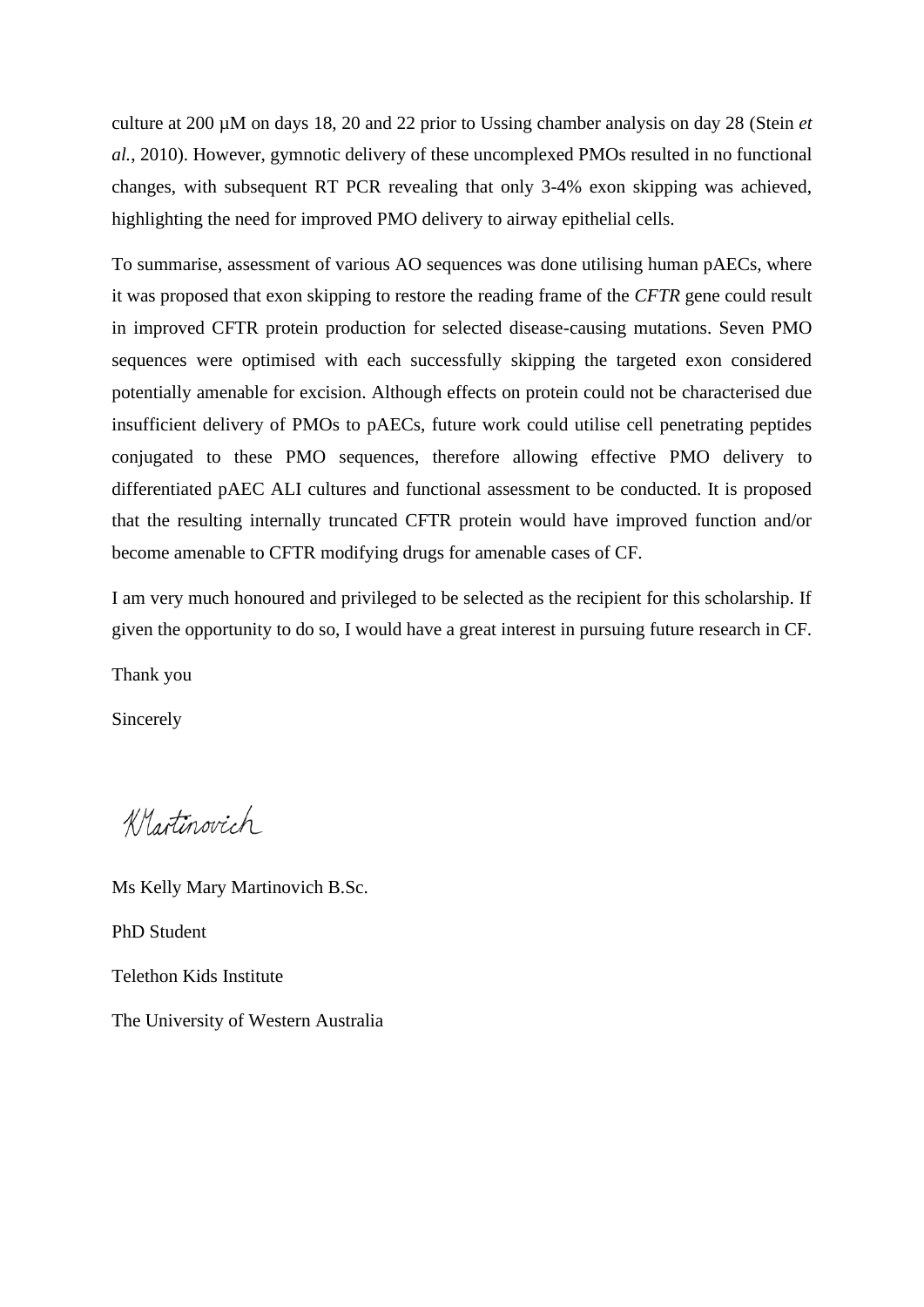# **Presentations arising from this project**

## **International Conference papers**

**K.M. Martinovich**, A. Kicic, S. Fletcher, S.D. Wilton, S.M. Stick on behalf of AREST-CF & WAERP: Rescue of CFTR Function Impaired by Mutations in Exon 15 in Children with Cystic Fibrosis.

E-Poster presentation- European Respiratory Society Congress, Virtual event, 6<sup>th</sup> -9<sup>th</sup> September 2020

**K.M. Martinovich**, A. Kicic, S. Fletcher, S.D. Wilton, S.M. Stick on behalf of AREST-CF & WAERP: Antisense oligonucleotide mediated splice modulation to improve CFTR function of intron 9 5T polymorphism. (2019), Poster Session. *Pediatr Pulmonol*, 54: S155-S480. doi:10.1002/ppul.22495

Poster presentation- North American Cystic Fibrosis Conference, Nashville, Tennessee, USA, 31<sup>st</sup> October- 3<sup>rd</sup> November 2019.

**K.M. Martinovich**, A. Kicic, S. Fletcher, S.D. Wilton, S.M. Stick on behalf of AREST-CF & WAERP: Antisense oligonucleotide mediated splice modulation to improve CFTR function of intron 9 5T polymorphism.

Poster presentation: Australasian Cystic Fibrosis Conference, Perth, Australia, 4<sup>th</sup> -6<sup>th</sup> August 2019.

**K.M. Martinovich**, A. Kicic, S. Fletcher, S.D. Wilton, S.M. Stick on behalf of AREST-CF & WAERP: Rescue of CFTR Function Impaired by Mutations in Exon 15 in Children with Cystic Fibrosis. (2018), Poster Session Abstracts. *Pediatr Pulmonol*, 53: S148- S456. doi:10.1002/ppul.24152

Oral and poster presentation- North American Cystic Fibrosis Conference, Denver, Colorado, USA, 18<sup>th</sup> -20<sup>th</sup> October 2018.

**K.M. Martinovich**, A. Kicic, S. Fletcher, S.D. Wilton, S.M. Stick on behalf of AREST-CF: A personalised medicine approach to rescue CFTR function in children with cystic fibrosis caused by a mutation specific intron 9 polymorphism.

Oral presentation- Australasian Cystic Fibrosis Conference, Melbourne, Victoria, Australia,  $6<sup>th</sup>$ - 8<sup>th</sup> August 2017.

**K.M. Martinovich**, S. Fletcher, S.D. Wilton, A. Kicic, and S.M. Stick: Antisense Oligonucleotide therapy to rescue CFTR function in Cystic Fibrosis patients.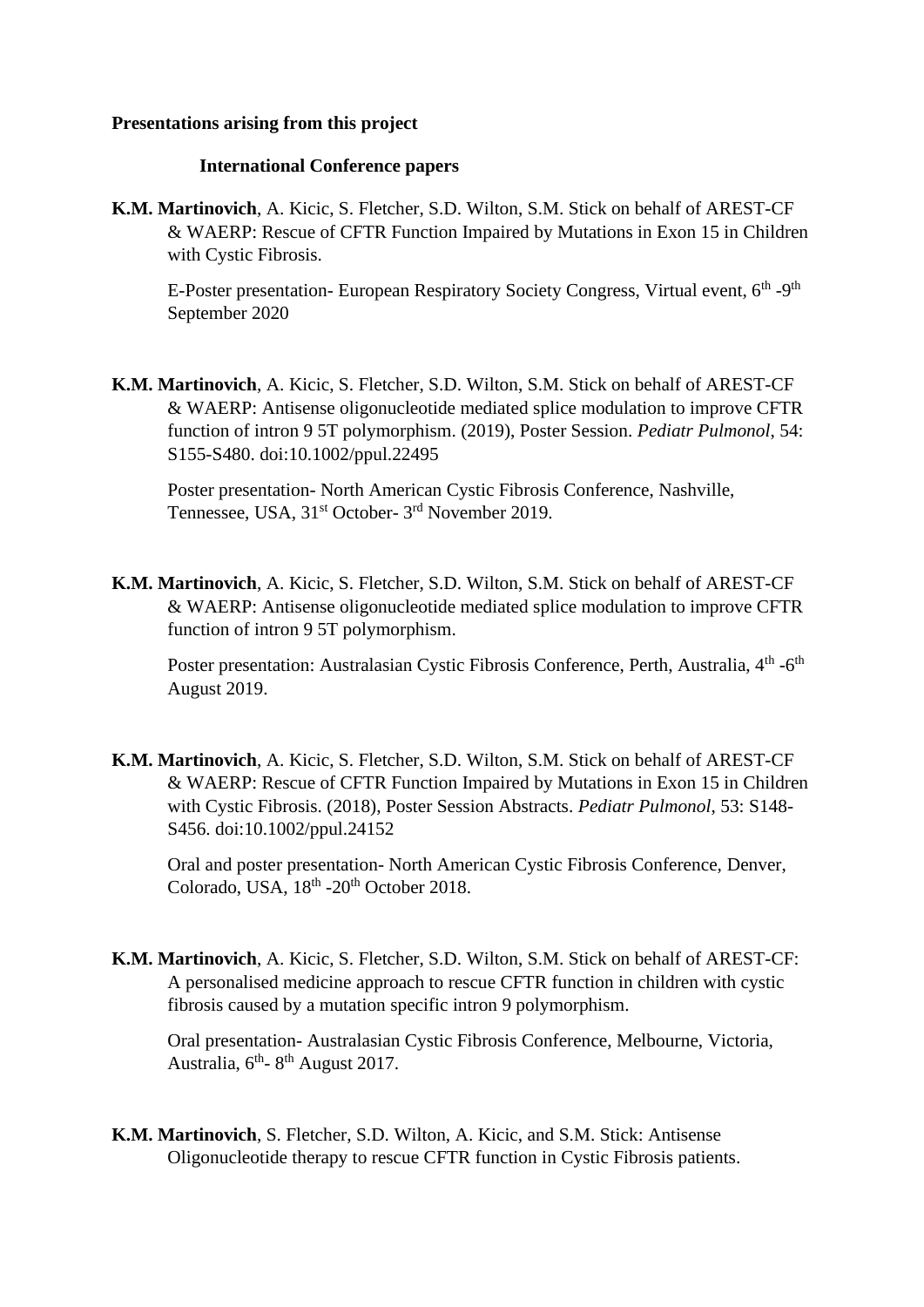Poster presentation- Australasian Gene and Cell Therapy Conference, Sydney, NSW, Australia, 24<sup>th</sup>- 26<sup>th</sup> May 2017.

### **National conference papers**

- **K.M. Martinovich**, S. Fletcher, S.D. Wilton, A. Kicic, and S.M. Stick on behalf of AREST-CF & WAERP: Rescue of CFTR Function Impaired by Mutations in Exon 15 in Children with Cystic Fibrosis. 2019. *Respirology*, 24: 22-102 doi:10.1111/resp.13491. TO 015
- Oral presentation- Thoracic Society of Australia and New Zealand Annual Scientific Meeting, Gold Coast, QLD, Australia, March 30<sup>th</sup>- April 2<sup>nd</sup> 2019.
- **K.M. Martinovich**, S. Fletcher, S.D. Wilton, A. Kicic, and S.M. Stick: Antisense Oligonucleotide therapy to rescue CFTR function in Cystic Fibrosis patients.

Poster presentation- Lorne Genome Conference, Lorne, Victoria, Australia, 13<sup>th</sup>-15<sup>th</sup> February 2017.

**K.M. Martinovich**, A. Kicic, S. Fletcher, S.D. Wilton, S.M. Stick: Antisense Oligonucleotide therapy to treat CF.

Oral presentation- National Epithelial Workshop, Subiaco, Perth, Australia, 31<sup>st</sup> March-1<sup>st</sup> April 2016.

### **Local conference papers**

**K.M. Martinovich**: A novel treatment for Cystic Fibrosis.

Invited talk, Thoracic society of Australia and New Zealand Lung Club Dinner meeting 17<sup>th</sup> November 2020.

**K.M. Martinovich**, A. Kicic, S. Fletcher, S.D. Wilton, S.M. Stick on behalf of AREST-CF & WAERP: Rescue of *CFTR* reading frame by antisense oligonucleotide splice modulation.

Oral-Presentation-Wal-yan Respiratory Research Centre Annual Scientific Meeting, Rottnest Island, Perth, Australia, 13th November 2020.

**K.M. Martinovich**, A. Kicic, S. Fletcher, S.D. Wilton, S.M. Stick on behalf of AREST-CF & WAERP: Antisense oligonucleotide mediated splice modulation to improve CFTR function of intron 9 5T polymorphism.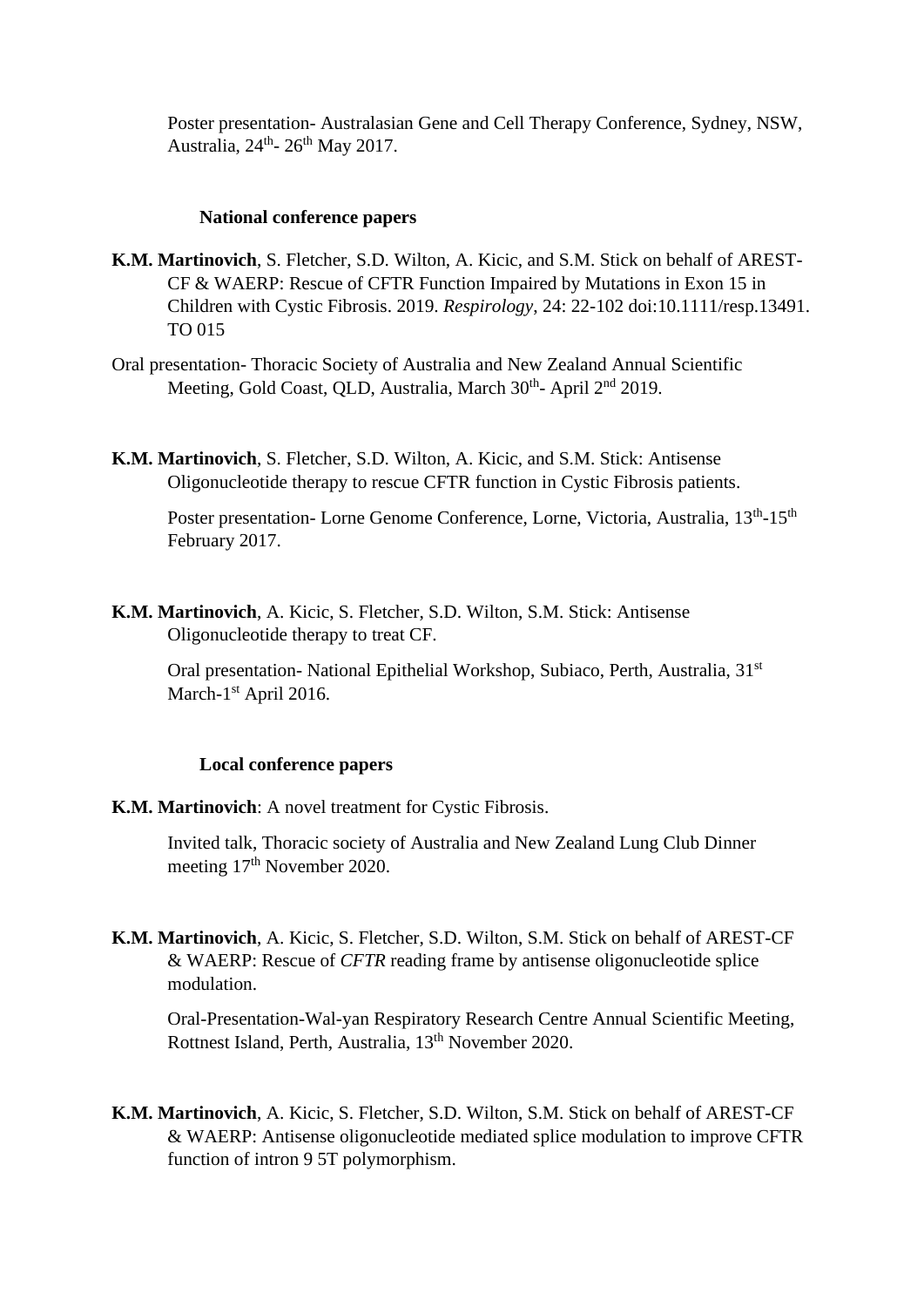Poster presentation- Institute for Respiratory Health: The Next 20 Years Symposium, Perth, Australia, 29<sup>th</sup> November 2019.

**K.M. Martinovich**, A. Kicic, S. Fletcher, S.D. Wilton, S.M. Stick on behalf of AREST-CF & WAERP: Antisense oligonucleotide mediated splice modulation to improve CFTR function of intron 9 5T polymorphism.

Poster presentation- Combined Biological Science Meeting, Perth, Australia, 30<sup>th</sup> August 2019.

**K.M. Martinovich**, A. Kicic, S. Fletcher, S.D. Wilton, S.M. Stick on behalf of AREST-CF & WAERP: Potential of antisense oligonucleotides as a therapy for people with CF.

Oral presentation- An evening with a CF scientist; AREST-CF community night, Telethon Kids Institute, Perth Children's Hospital, Nedlands, Perth, Australia, 1<sup>st</sup> May 2019.

**K.M. Martinovich**, A. Kicic, S. Fletcher, S.D. Wilton, S.M. Stick on behalf of AREST-CF & WAERP: Rescue of CFTR Function Impaired by Mutations in Exon 15 in Children with Cystic Fibrosis.

Oral presentation- Combined Biological Science Meeting, WA Department of Health New Investigator Session, Nedlands, Perth, Australia, 31<sup>st</sup> August 2018.

**K.M. Martinovich**, A. Kicic, S. Fletcher, S.D. Wilton, S.M. Stick on behalf of AREST-CF: Rescuing CFTR Function Caused by Frameshift, Nonsense Mutations in Cystic Fibrosis Patients.

Oral presentation- Telethon Kids Student Symposium, Rottnest Island, Perth, Australia, 5<sup>th</sup>-6<sup>th</sup> September 2017,

**K.M. Martinovich**, A. Kicic, S. Fletcher, S.D. Wilton, S.M. Stick on behalf of AREST-CF: A personalised medicine approach to rescue CFTR function in children with Cystic Fibrosis caused by a mutation specific intron 9 polymorphism.

Poster presentation- Combined Biological Science Meeting WA, Nedlands, Perth, Australia, 25<sup>th</sup> August 2017.

**K.M. Martinovich**, A. Kicic, S. Fletcher, S.D. Wilton, S.M. Stick on behalf of AREST-CF: Rescuing CFTR function caused by mutation specific polymorphisms in Cystic Fibrosis patients.